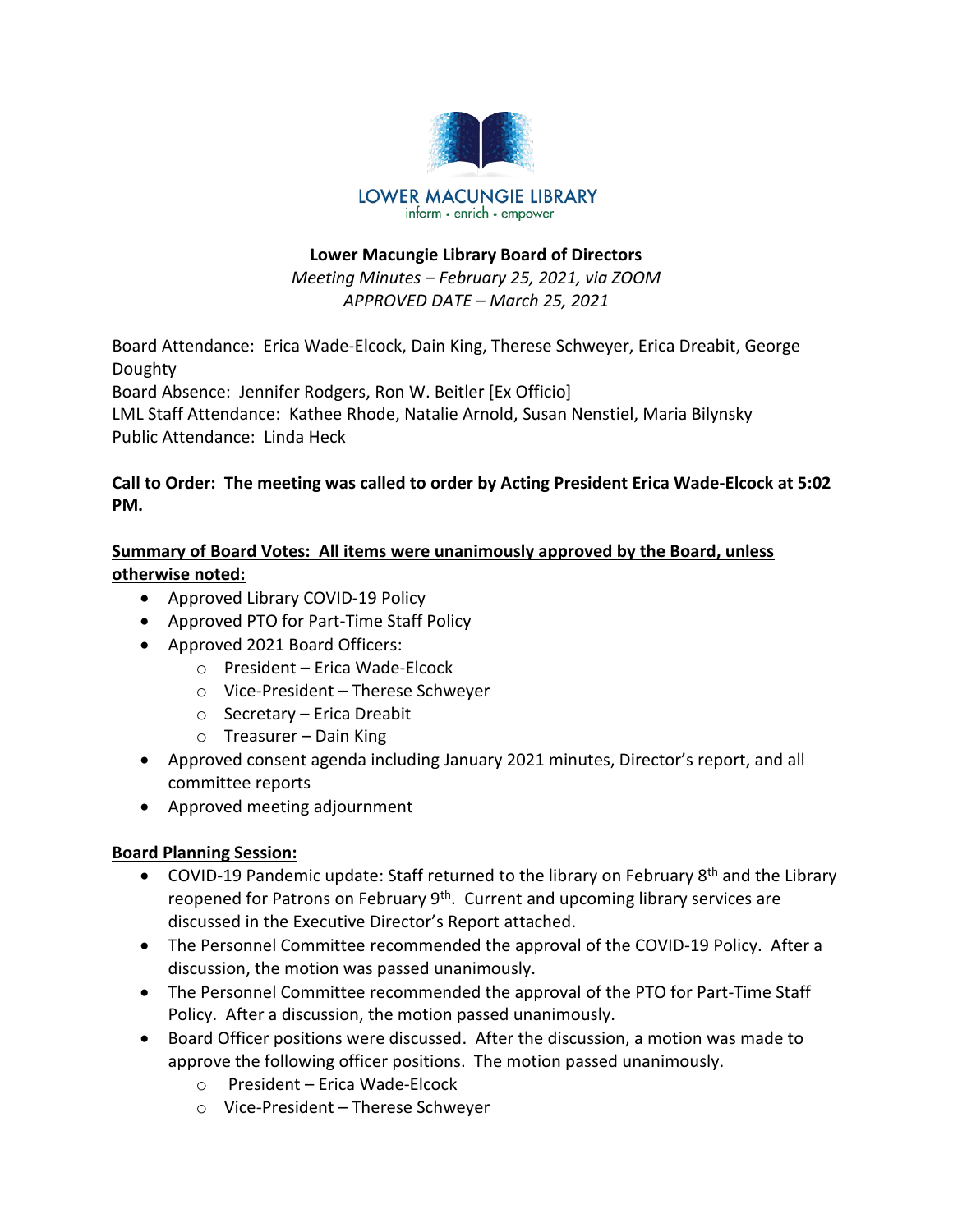- o Secretary Erica Dreabit
- $\circ$  Treasurer Dain King
- No update on the Library lease document that has been shared with the Township.

### **Executive Director's Report –** (see attached Executive Director's Report)

- All Library programming remains virtual. See attached report for hours of availability.
- The Library's fine-free relief for patrons is in place through March 31, 2021.
- There is an open Library Assistant position.

# **Committee Chair Reports & Next Meeting Dates**

#### **Finance:**

- The Library received the remainder of the State Aid amount for 2021.
- The loan refinancing is complete.
- The Library was approved for an additional Paycheck Protection Program loan of \$82,000.
- Next meeting March 24<sup>th</sup> at 5:00 PM

#### **Personnel:**

- Items covered in Board Planning Session.
- Next meeting March  $19<sup>th</sup>$  at 12:00 PM

# **Facilities:**

- No report
- Kathee will check that the Township has cleared snow from the Library emergency exits.
- Next meeting TBD

#### **Marketing**

- No report
- Next meeting TBD

#### **Nominating:**

- The open Board position has been posted and the Township has received a few applications.
- The committee has also reached out to a few patrons who have expressed interest in potentially volunteering.
- Next meeting TBD

# **Friends of LML Update:**

- No report
- Next meeting TBD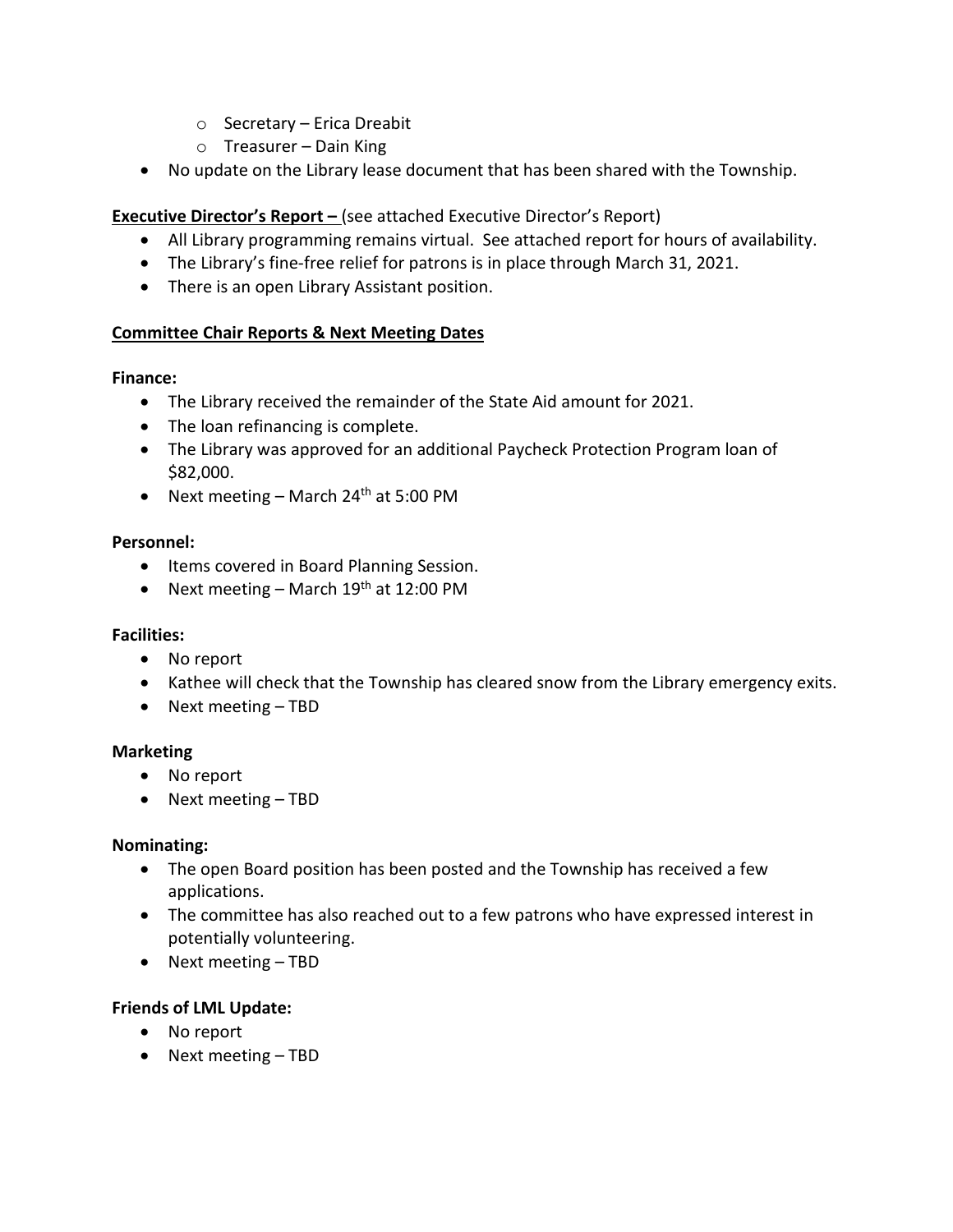#### **Technology:**

- No report
- Next meeting TBD

# **Strategic Planning:**

- No report
- Next meeting TBD

#### **Old Business**

- The annual conflict of interest form is located online in the Box in the Finance Committee folder. Please complete and submit to Susan.
- The Library's strategic plan will be discussed in 2021.

#### **New Business**

• None

# **Public Comment**

• None

Meeting adjourned at 5:45 PM.

# **ACTION ITEMS WITH DUE DATES**

**Next Meeting:** Thursday, March 25, 2021 at 5:00pm, via ZOOM (Natalie will send a link before the meeting)

*Respectively submitted: Therese Schweyer*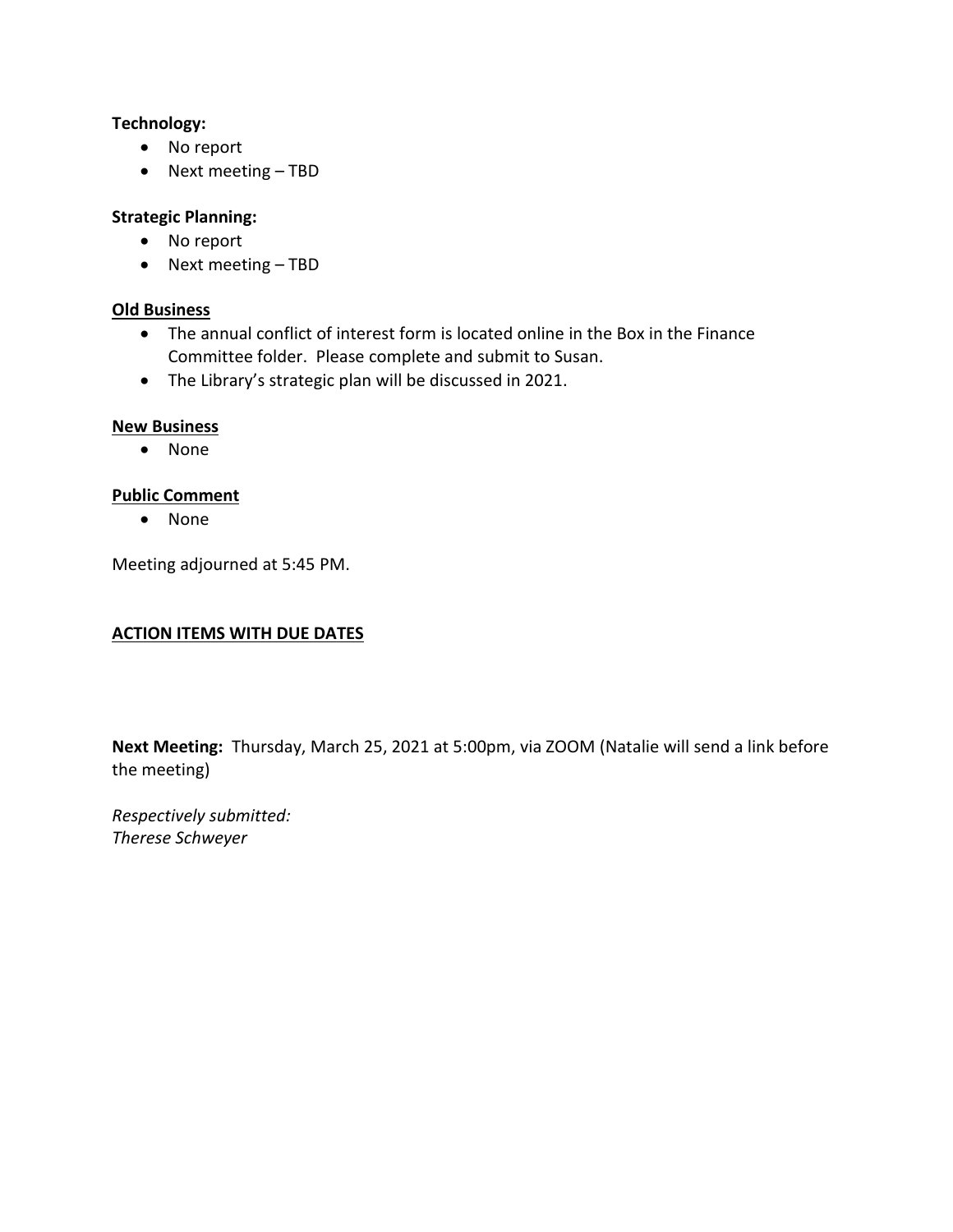# **Library Director's Report (2/25/21)**

# **Objectives**

# **Community Partnership**

- Programs for adults, teens and children will continue virtually
- AARP Tax Aide volunteers are meeting taxpayers in the parking lot by appointment only

# **Relevance**

• Contactless-pickup appointments are available Monday through Thursday (three every ten minutes) from 10:00am to 5:50pm, Friday and Saturday 10:00am to 1:50pm. Times have been expanded to accommodate expected influx of Parkland patrons during their closure

# **Fiscal Responsibility**

- We received \$43,315 on February 12, which is the remaining 7/12 of the 2021 State Aid
- Susan submitted our CARES ACT Library Plan for \$2,708.64 to the District Consultant February 16
- Scheduled loan closing with Susan Nenstiel and Dain King at Fulton's Brookside branch February 22
- The library was approved for a second Paycheck Protection Loan for \$82,000

# **Communication and Leadership Effectiveness**

- Attended COVID webinar Tuesday, January 26
- Closed library and quarantined staff Thursday, January 28 due to a staff member who tested positive for COVID. Staff returned Monday, February 8, reopened Tuesday, February 9
- Attended Governor's Advisory Council meeting Thursday, February 11
- Attended Christi Buker's (President of PaLA) Open Forum Thursday, February 18

# **Statistics**

• Available in *Box*